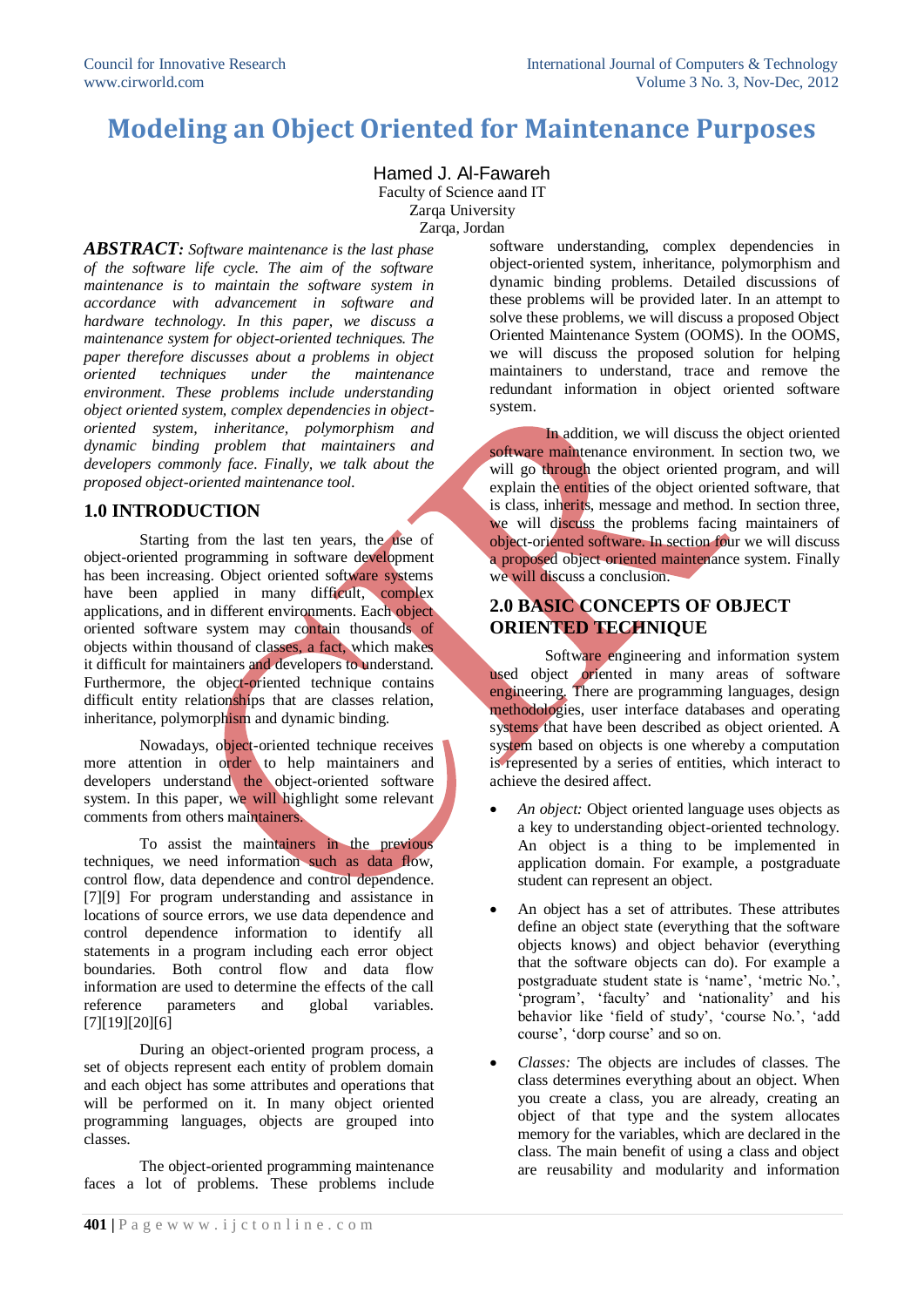hiding from the objects. Software programmers use the same class, and thus the same code, over and over again to create many objects.

- *Subclasses, Superclasses, and Inheritance:* In object-oriented programming languages, classes can be sub or super classes. The subclass is derived from other class and the superclass is that from which, classes are derived. The subclass inherits from the superclass its state and behavior. The subclass can just use the items inherited from its superclass or the subclass can modify or override it. So, the classes become more and more specialized in the hierarchy classes representation.
- *Messages:* Object oriented software usually contains more than one object. A single object alone is generally not very useful in the large software system or application. Software objects interact and communicate with each other by sending messages to each other.
- *Polymorphism* is the ability to take more than one form. An attribute may have more than one set of values and an operation may be implemented by more than one method. For example, a graduate student may work as research assistant, in this case the student is under two superclasses, that is, the graduate student and employee classes.
- *Dynamic Binding* is a method that implements an operation that is unknown until runtime. It is an effective mechanism to implement polymorphism. In another word, an operation may have more than one implementation, the choice of which implementation to use when an operation is invoked is determined at runtime according to the types, the number of arguments and/or the function pointed to by a function pointer. [5]

# **3.0 OBJECT ORIENTED SOFTWARE MAINTENANCE ENVIRONMENT**

The rapid increase in the use of object-oriented techniques in software product and the power of the new technique feature a new set of object oriented software maintenance tools. [5] Program maintenance is an expensive process whereby an existing program is modified for variety of reasons, including corrective maintenance, adaptive maintenance, enhancement and improvement efficiency. [1][4]

An object-oriented technique is easier to reuse than the other programming technique, because objectoriented programming is represented by a set of objects. An object may derive into sub-objects and then will express relations between them. [2][17][8]

The new technique and the object oriented programming constructions make the software maintenance face a lot of difficulties. Some of these difficulties that maintainers should take into account are the following;

- 1. Software understanding problems.
- 2. Complex dependencies in object-oriented system, classes problems.
- 3. Inheritance, polymorphism and dynamic binding problems.

# **3.1 SOFTWARE UNDERSTANDING PROBLEM**

It is easy to understand the relation between functions in a program, definitions and uses of variables, even finding the definition of a function given its name or a call site. But it becomes more complex with huge and complex systems. By ordering the programming understanding problem, objectoriented techniques may not make programs easier to understand, because of complications from inheritance, dynamic binding and a large number of small methods dispersed in the programs. In order to understand object oriented programs, maintainers have to trace the calling relationships in the programs. Such tracing is time consuming and error prone. [14][10]

Several existing tools can generate the module calling hierarchy or structure chart. Calling hierarchies are useful tools for approaches in which the main packaging unit is the processing module (e.g. function or procedural). [12] In the call graph the nodes represent individual procedures and the edge represents the call sites. Since procedure may call another at many points, a call graph may be a multi graph with more than one edges connecting any two nodes. A program"s call graph can be constructed efficiently [17] and used for many different applications. Since a call graph represents the entities of an object-oriented program and illustrates the calling relationships among entities, it is useful for program understanding during maintenance. It is also useful for data flow analysis. A call graph is more complex and very hard to represent in the object oriented program, the reasons being dynamic binding, and object-oriented programming constructions such as a class, methods, message and inherits.

### **3.2 COMPLEX DEPENDENCIES IN OBJECT-RIENTED SYSTEM PROBLEM**

In the structured programming there are a lot of dependencies represented as  $X \rightarrow Y$ , such that a programmer's modifying X must have possible effect on Y. The main types of dependencies are data items (or variables), processing modules and data types. [8]

Dependencies are classified as follows:

- Data dependencies between two variables.
- Calling dependencies between a module and the variables it computes.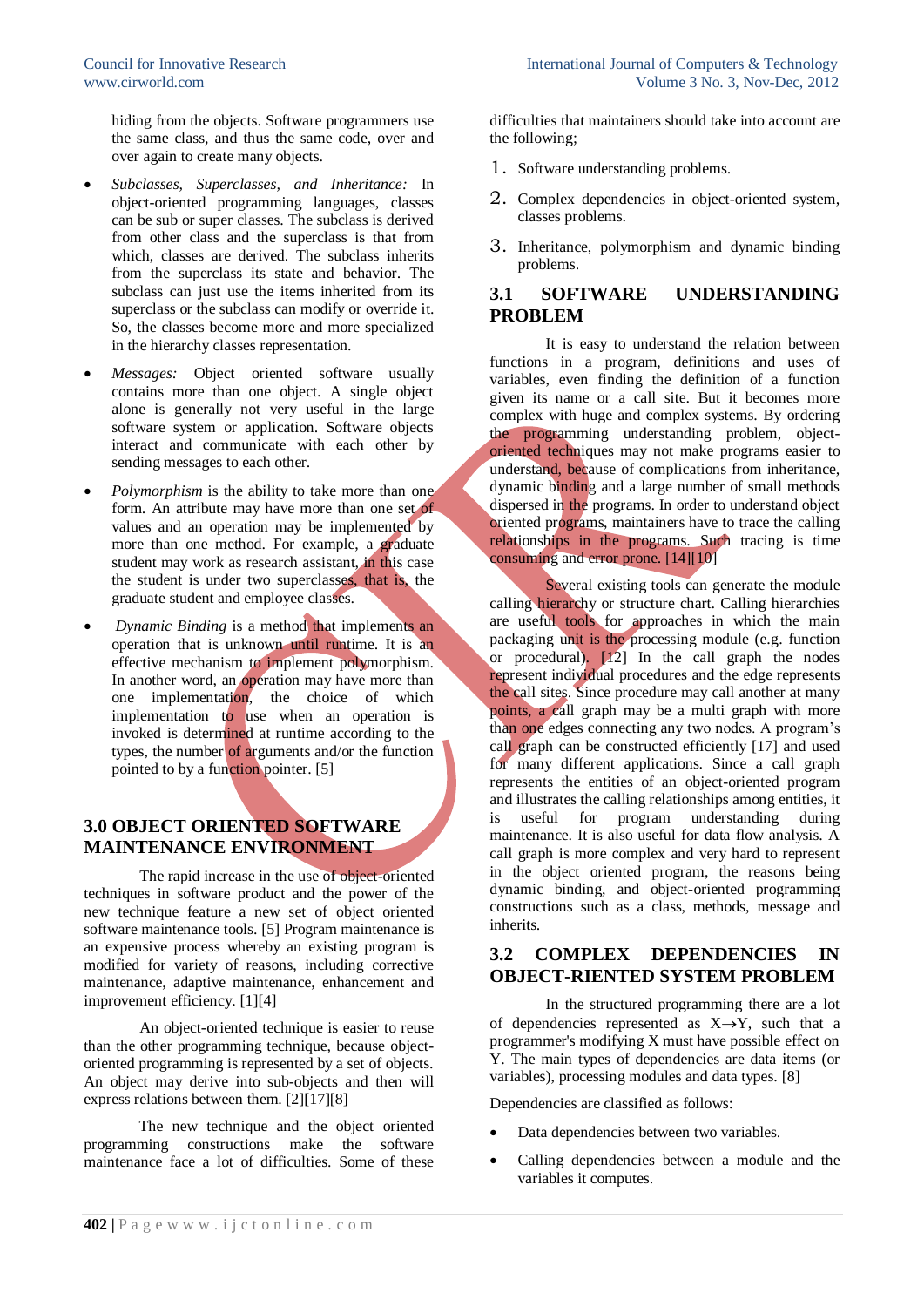Definitional dependencies between a variable and its type.

In object oriented languages we need to add the following types of entities:

- Object class.
- Methods( which are specific code segments)
- Messages (which may be thought of as "name" of methods)

There are a lot of relations between these entities, which include relations between two classes, as shown in figure 3. The relations between any of two entities (class, message, method and variable) are illustrated in figure 4.



### **Figure 4: Object Oriented Entities Relation.**

The complex relationships that exist in objectoriented system are the main cause of the dependency problem. These relationships as explained above are inheritance, dynamic binding, classes, and nested class. Also, these relationships may include indirect relations, for example when one class imposes indirect dependence on other classes. The traditional maintenance techniques for the structure programming are inadequate for the new object oriented programming, since they do not take into account the complexity of object oriented programming. When we modify one class, we soon found out that we have to understand and trace many other classes in order to make modification, enhancement, or correction.

# **3.3 INHERITANCE, POLYMORPHISM AND DYNAMIC BINDING PROBLEMS**

Object oriented software defines an object as terms of classes. However, object-oriented programming takes this a step further and allows classes to be defined in terms of other classes. Each subclass inherits state from the superclass. Also, each subclass inherits methods from the superclass. However, subclasses are not limited to the state and behaviors provided to them by their superclass. Subclasses can add variables and methods to the ones they inherit from the superclass. Subclasses can also override inherited methods and provide specialized implementations for those methods. Subclasses provide specialized behaviors from the basis of common elements provided  $\overline{by}$  the superclass. Through the use of inheritance, programmers can reuse the code in the superclass many times.

In object oriented language variables are used not only in the class"s scope but may also execute in other classes. The variable may refer to another objects of any class using polymorphism. Furthermore, a given class can use a method which is declare in another class, when a given message is sent to execute this method.  $[22][14]$ 

Object Oriented programming allows different methods for different purposes. Furthermore an object class may have more than one superclass, for example a double major lecture under the department of computer science and mathematics. In this case the lecture has two-superclasses computer science mathematics department. This ability is called polymorphism and/or dynamic binding.

# **4.0 PROPOSED OBJECT ORIENTED MAINTENANCE SYSTEM (OOMS)**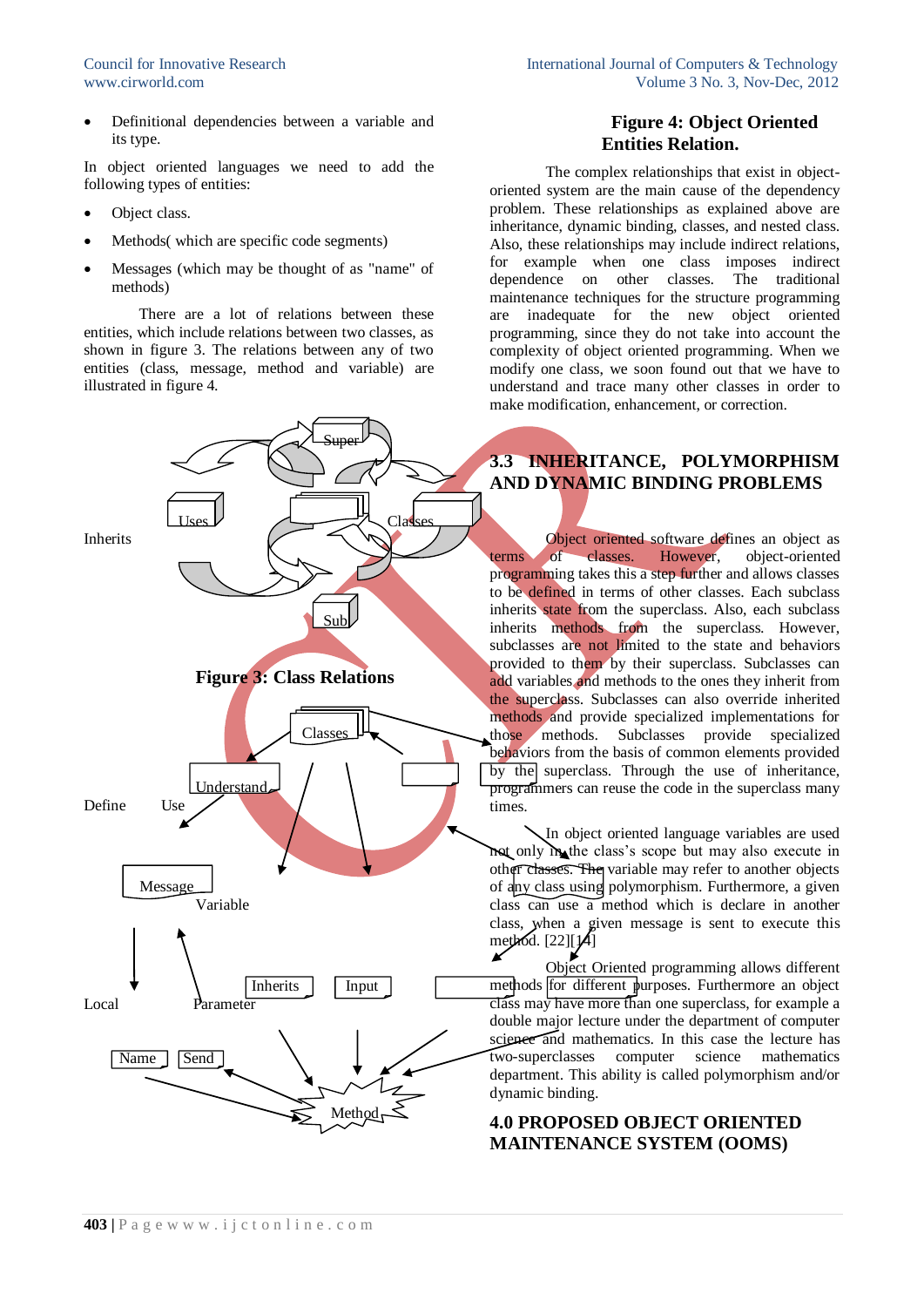Software systems have been applied in many difficult and complex applications, from different environments. Each software system may contain thousands of source code lines, a fact, which makes it difficult to manually know all the overlapping between the classes, methods, variables and parameters of this software without aid tools. These problems become even more complicated when the maintainer uses a large software system. Maintenance environment helps maintainers and developers by giving them a full information about the software system. This information includes, class relationships, inheritance, polymorphism, call graph, data structures, crossreference compiler list, and control flow diagram.

The maintainer spends a lot of time and resources in order to understand the object-oriented software system process by reading a class relationships, inherence, polymorphism, tracing and manually comparing thousands of source code lines in the object-oriented software system. OOMS will assist maintainers to understand software systems with different abstraction levels, and maintenance work. OOMS will also assists maintainers and developers to understand the behaviors, external and internal design structures, class relationships, polymorphism, inheritance and the implementations of an objectoriented software system, as well as the process of software system. [6]

The proposed OOMS proceeds by reading a Java source code, extracting the information from the object program and transferring it to the special repository. This information include entities relationships, cross-reference, type abstractions and object oriented dependencies. OOMS uses different repositories for different purposes, also this propose system include lexical analyzer, syntax analyzer for checking the language grammar and removing a syntax errors. Furthermore it contains an interface and user query.

In object oriented program the calling hierarchy would be a hierarchy of methods, and this faces a lot of problems. These problems include the dynamic binding problem, which may make the hierarchy difficult to compute. There may be no real "main" method in the system. This is one of the facts about object oriented design that beginner tends to find disconcerting. Hierarchy of methods loses sight of the grouping of methods in objects, which is presumably the most important aspect of the design. The proposed OOMS represents the object oriented call hierarchy as *Display Object Relationships*. The Display Object Relationships helps maintainers by giving them the relationships between the object oriented technique entities, for example the relations between the classes as a sub, super, and inherits.

This proposed system should help a maintainer in understanding the complex relationships and the complex dependencies among the various objectoriented programming components. The complex dependencies between the classes in an object-oriented programming imply the impact change through the software system. Understanding the complex relationships and dependencies between the objectoriented technique components helps maintainers and developers to understand the object oriented software system.

A new proposed object oriented software maintenance system helps maintainers and developers to remove the redundant information in object oriented software system and save space. Furthermore, software maintenance system gives maintainers and developers tracing facility, detailed information about the overlapping existing between the classes in their program and takes into account the polymorphism, hiding information and dynamic binding problems.

### **5.0 CONCLUSION**

Understanding object-oriented program, complex dependencies, Inheritance, dynamic binding and polymorphism is the most problems facing maintainers and developers when they use an objectoriented technique. In this paper, we highlight an object oriented maintenance problem under software maintenance system. Furthermore, we discuss an OOMS as a new proposed solution for the Java programming language. Finally we discuss some relevant work.

# **REFERENCES**

- [1] Chow Paul K. O., and Yeung Daiel S. (1996) "Behavioral modeling in Object-Oriented Methodology" Information and Software Technology 38 (1996) 657-666.
- [2] Lieberherr Karl J. and Xiao Cun (1993) "Object-Oriented Software Evolution" IEEE Transaction on Software Engineering, Vol. 19, No. 4, April 1993.
- [3] Goyal, A. , Sharma, P. Goyal, S.B. and Singhal, N. (2012) "Analyzing Object Models with Theory of Innovative Solution" Second International Conference on Advanced Computing & Communication Technologies (ACCT),  $2012$  pp 46 - 50
- [4] Liang Bao, Chao Yin; Weigang He; Jun Ge and Ping Chen (2010) "Extracting reusable services from legacy object-oriented systems" IEEE International Conference on Software Maintenance (ICSM), 2010 pp.1 - 5
- [5] King, Jerry Gao, Pei Hsia, Yasufumi Toyoshima, Chris Chen, Young-Si Kim, and Young-Kee Song (1995) "Developing an Object-Oriented Software Testing and maintenance Environment" Communications of ACM October 1995/Vol. 38, No. 10.